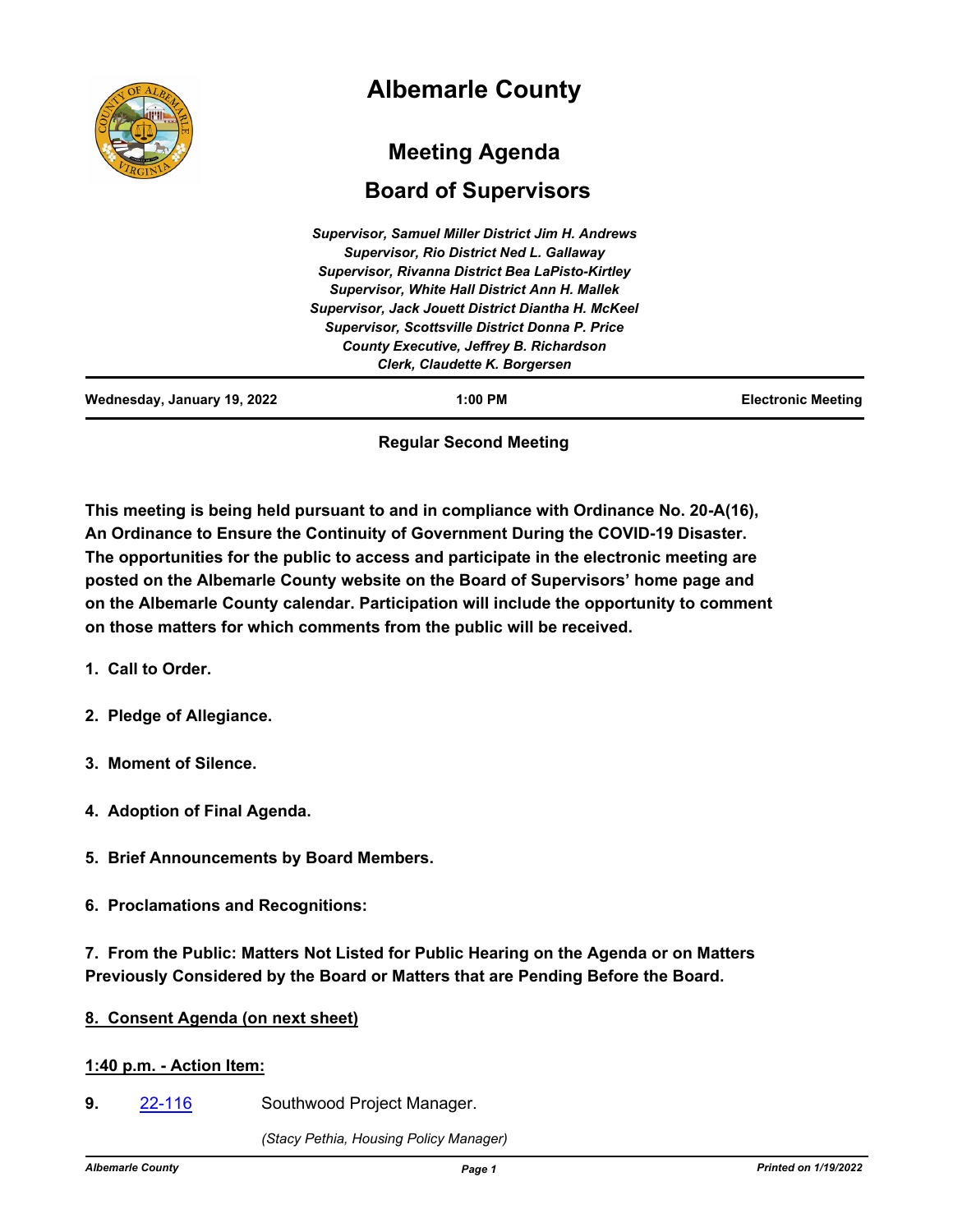### **2:30 p.m. - Work Session:**

Comprehensive Plan Working Group - Overview of Application & Selection Process. **10.** [22-101](http://albemarle.legistar.com/gateway.aspx?m=l&id=/matter.aspx?key=6842)

*(Rachel Falkenstein, Planning Manager)*

## **3:00 p.m. - Recess.**

## **3:15 p.m. - Discussion Item:**

**11.** [22-133](http://albemarle.legistar.com/gateway.aspx?m=l&id=/matter.aspx?key=6878) Transit Governance Study Funding.

*(Jessica Hersh-Ballering, Principal Planner – Transportation)*

### **3:30 p.m. - Presentations:**

| 12. | 22-132 | <b>Transit Expansion Funding.</b>                                    |
|-----|--------|----------------------------------------------------------------------|
|     |        | (Jessica Hersh-Ballering)                                            |
| 13. | 22-104 | Rivanna Water and Sewer Authority (RWSA) Quarterly Report.           |
|     |        | (Bill Mawyer, Executive Director, Rivanna Water and Sewer Authority) |
| 14. | 22-131 | Albemarle County Service Authority (ACSA) Quarterly Report.          |
|     |        |                                                                      |

*(Gary O'Connell, Executive Director, Albemarle County Service Authority)*

### **15. 5:00 p.m. - Closed Meeting.**

*Closed Meeting pursuant to Section 2.2-3711(A) of the Code of Virginia:*

*• Under Subsection (1), to discuss and consider an appointment to the Jefferson Area Board for Aging.* 

*\*Closed meeting motion subject to change\**

# **16. Certify Closed Meeting.**

## **6:00 p.m.**

**17. From the County Executive: Report on Matters Not Listed on the Agenda.**

# **18. From the Public: Matters Not Listed for Public Hearing on the Agenda or on Matters Previously Considered by the Board or Matters that are Pending Before the Board.**

### **Public Hearings:**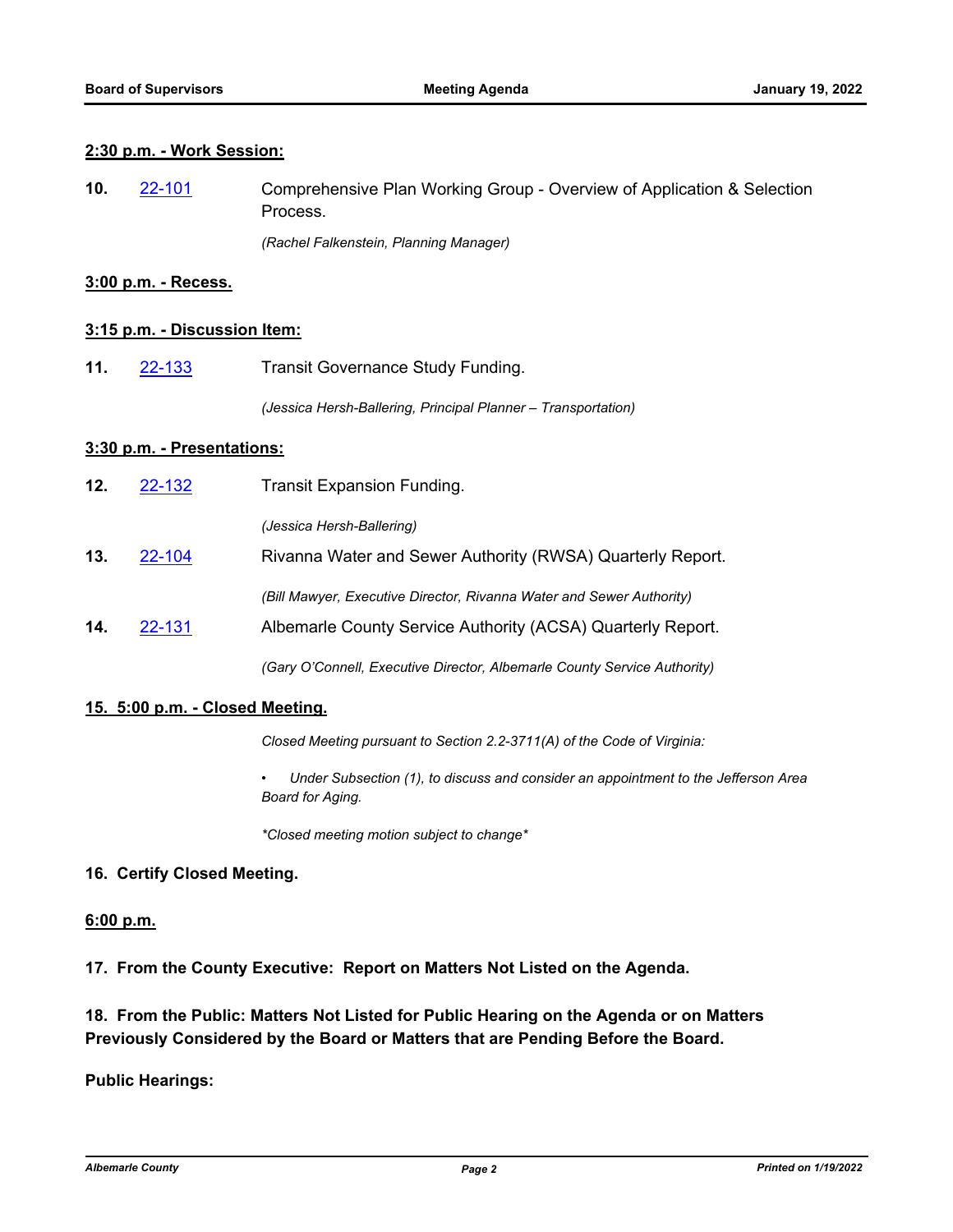SP201900009 S.L. Williamson Replacement Asphalt Plant. PROJECT: SP201900009 S.L. Williamson Replacement Asphalt Plant MAGISTERIAL DISTRICT: Samuel Miller TAX MAP/PARCEL: 08800-00-00-01800 LOCATION: 2625 Red Hill Road PROPOSAL: Request for approval of a special use permit to replace aging facilities of an existing asphalt mixing plant with modern equipment. PETITION: Asphalt mixing plants within the Natural Resource Overlay District under Section 30.4.02.2 (2). No dwelling units proposed. Application includes special exceptions to disturb critical slopes, and waive building site requirements. ZONING: RA Rural Area agricultural, forestal, and fishery uses; residential density (0.5 unit/acre in development lots). OVERLAY DISTRICT: FH – Flood Hazard Overlay; NR Natural Resource Extraction Overlay – overlay to allow natural resource extraction. COMPREHENSIVE PLAN: Rural Area 4 – preserve and protect agricultural, forestal, open space, and natural, historic and scenic resources; residential (0.5 unit/ acre in development lots). **19.** [22-129](http://albemarle.legistar.com/gateway.aspx?m=l&id=/matter.aspx?key=6874)

*(Cameron Langille, Principal Planner)*

An Ordinance to Amend County Code Chapter 6, Fire Protection Regarding Fireworks. To receive public comment on its intent to adopt an ordinance to amend the Albemarle County Fire Rescue Office of the Fire Marshal Fee Schedule. The proposed ordinance would add a fee in the amount of \$300.00 for applications submitted less than 10 days prior to a fireworks display or other activity requiring a permit to defray the cost of the expedited investigation and processing if the fire official determines that a sufficient investigation can be conducted. **20.** [22-128](http://albemarle.legistar.com/gateway.aspx?m=l&id=/matter.aspx?key=6873)

### *(Shawn Maddox, Deputy Fire Marshal)*

An Ordinance to Amend the Fire Rescue Fee Schedule. To receive public comment on its intent to adopt an ordinance to amend County Code Chapter 6, Fire Protection. The proposed ordinance would amend § 6-303, Fireworks permits – required, by clarifying that the Fire Rescue Fee Schedule is maintained by the fire official and is amended from time to time by the Board of Supervisors, and § 6-304, Fireworks permits – application, to include a provision for applications to be submitted less than 10 days prior to a proposed fireworks display or other activity requiring a permit if the fire official determines that a sufficient investigation can be conducted and if a fee is paid for the expedited investigation and processing. **21.** [22-130](http://albemarle.legistar.com/gateway.aspx?m=l&id=/matter.aspx?key=6875)

*(Shawn Maddox)*

# **22. From the Board: Committee Reports and Matters Not Listed on the Agenda.**

# **23. Adjourn to February 2, 2022, 1:00 p.m., electronic meeting pursuant to Ordinance No. 20-A(16).**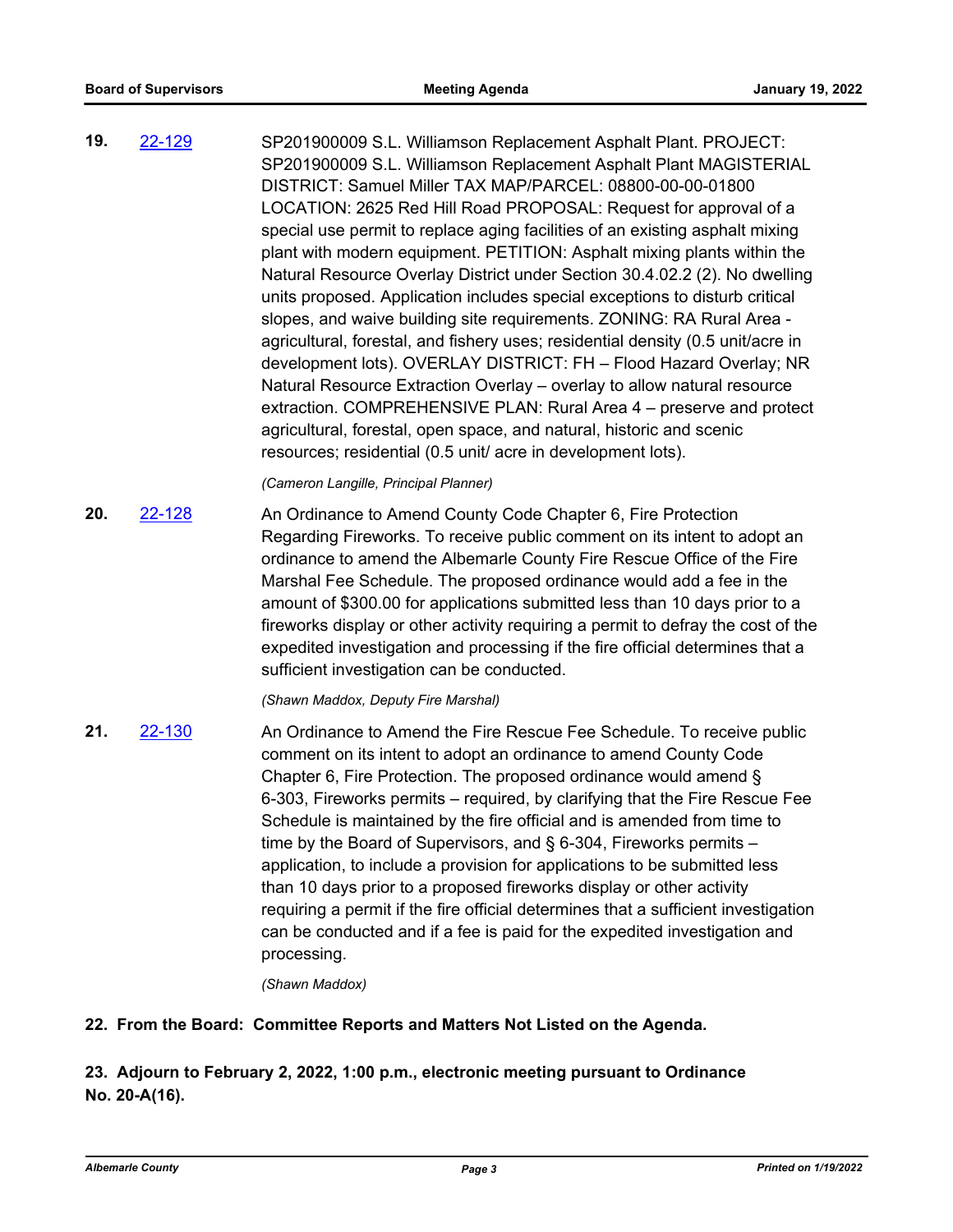## **CONSENT AGENDA**

### **8. FOR INFORMATION (no vote necessary):**

- Facilities & Environmental Services (FES) Quarterly Report 4th Quarter CY2021. **8.1.** [22-106](http://albemarle.legistar.com/gateway.aspx?m=l&id=/matter.aspx?key=6853) *(Lance Stewart)*
- Board to Board, December 2021, A monthly report from the Albemarle County School Board to the Albemarle County Board of Supervisors. **8.2.** [22-140](http://albemarle.legistar.com/gateway.aspx?m=l&id=/matter.aspx?key=6885)

*(Phil Giaramita)*

Boards and Commissions Annual Reports: Jefferson Area Community Criminal Justice Board and Thomas Jefferson Water Resources Protection Foundation. **8.3.** [22-142](http://albemarle.legistar.com/gateway.aspx?m=l&id=/matter.aspx?key=6887)

# **8. FOR APPROVAL (by recorded vote):**

Resolution Confirming the Declaration of a Local Emergency and Declaring the Local Emergency Ended. **8.4.** [22-151](http://albemarle.legistar.com/gateway.aspx?m=l&id=/matter.aspx?key=6896)